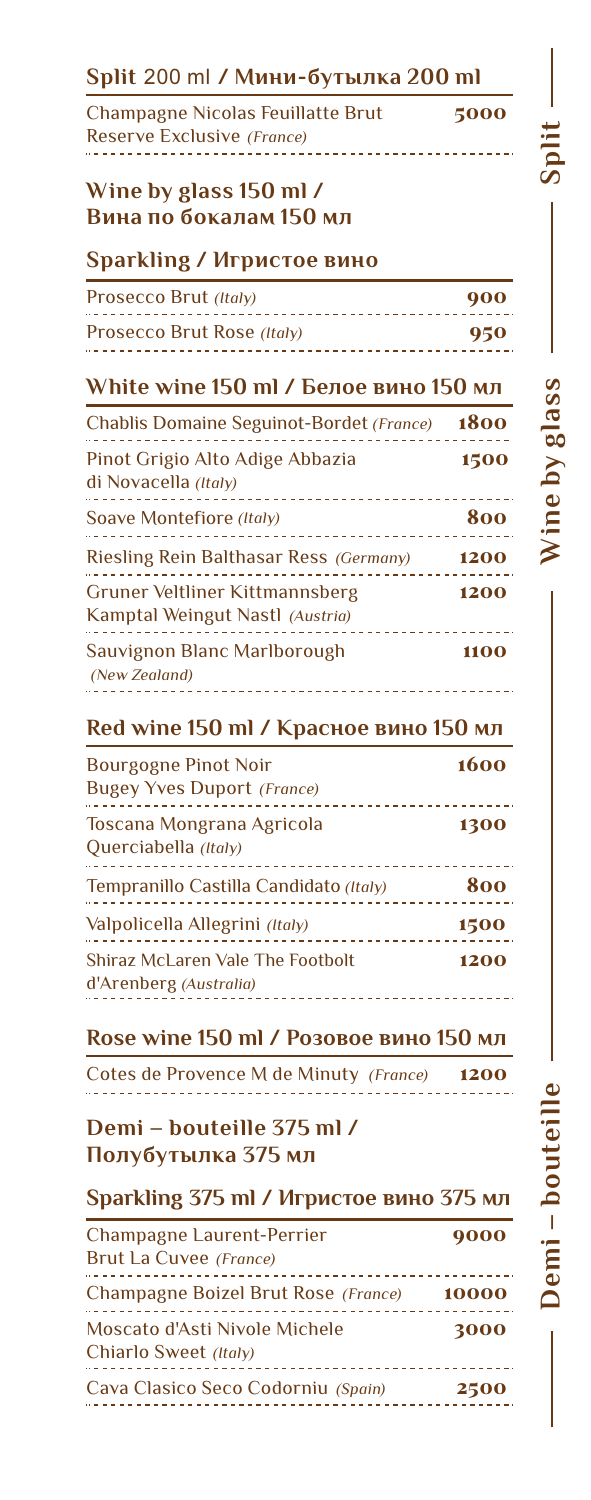# **Demi – bouteille 375 ml / Полубутылка 375 мл White wine 375 ml / Белое вино 375 мл**

| Gewurztraminer Alsace Domaine Weinbach<br>(demi-sec) (France) |            | 6500 |
|---------------------------------------------------------------|------------|------|
| <b>Pouilly Fume Domaine</b><br>(France)                       | Chatelaine | 5000 |
| Gavi Villa Sparina (Italy)                                    |            | 4500 |

# **Red wine 375 ml / Красное вино 375 мл**

| Chateau Lalande-Borie Saint-Julien (France)          |      |  |  |  |  |  |
|------------------------------------------------------|------|--|--|--|--|--|
| Santenay Charmes Domaine Roger Belland (France) 6500 |      |  |  |  |  |  |
| Vino Nobile di Montepulciano Poliziano (Italy)       | 6500 |  |  |  |  |  |

# **Magnums / Магнум**

# **Sparkling 1500 ml / Игристое 1500 мл**

| Prosecco Valdobbiadene Superiore Brut | 10000 |
|---------------------------------------|-------|
| Marca Oro Valdo                       |       |
|                                       |       |

# **White wine 1500 ml / Белое вино 1500 мл**

| <b>Chablis Domaine Seguinot-Bordet</b> |  |  |  |  |  |  |  |  |  |  |  |  |  |  |  |  |  |  |  |
|----------------------------------------|--|--|--|--|--|--|--|--|--|--|--|--|--|--|--|--|--|--|--|
| .                                      |  |  |  |  |  |  |  |  |  |  |  |  |  |  |  |  |  |  |  |

# **Red wine 1500 ml / Красное вино 1500 мл**

| Vino Nobile di Montepulciano Poliziano |  |  | 18000 |
|----------------------------------------|--|--|-------|
|                                        |  |  |       |

# **Champagne 750 ml / Шампань 750 мл**

| <b>Hubert Favier Brut Tradition</b>                                  | 12000 |
|----------------------------------------------------------------------|-------|
| <b>Taittinger Brut Reserve</b>                                       | 13000 |
| <b>Moet&amp;Chandon Imperial Brut</b>                                | 13000 |
| Saint Germain de Crayes Blanc de Blancs Brut                         | 13000 |
| <b>Robert Moncuit Grand Cru</b><br><b>Blanc de Blancs Extra Brut</b> | 35000 |
| Ruinart Blanc de Blancs                                              | 35000 |
| Louis Roederer Cristal Brut Vintage                                  | 75000 |
| Dom Perignon Brut Vintage                                            | 70000 |
|                                                                      |       |

# **Champagne Rose 750 ml / Шампань Розе 750 мл**

| <b>Hubert Favier Brut Rose</b>            | 12000 |
|-------------------------------------------|-------|
| Geoffroy Brut Rose de Saignee Premier Cru | 20000 |
| <b>Ruinart Brut Rose</b>                  | 35000 |
| Dom Perignon Brut Rose Vintage            | 90000 |
|                                           |       |

18000

Champagne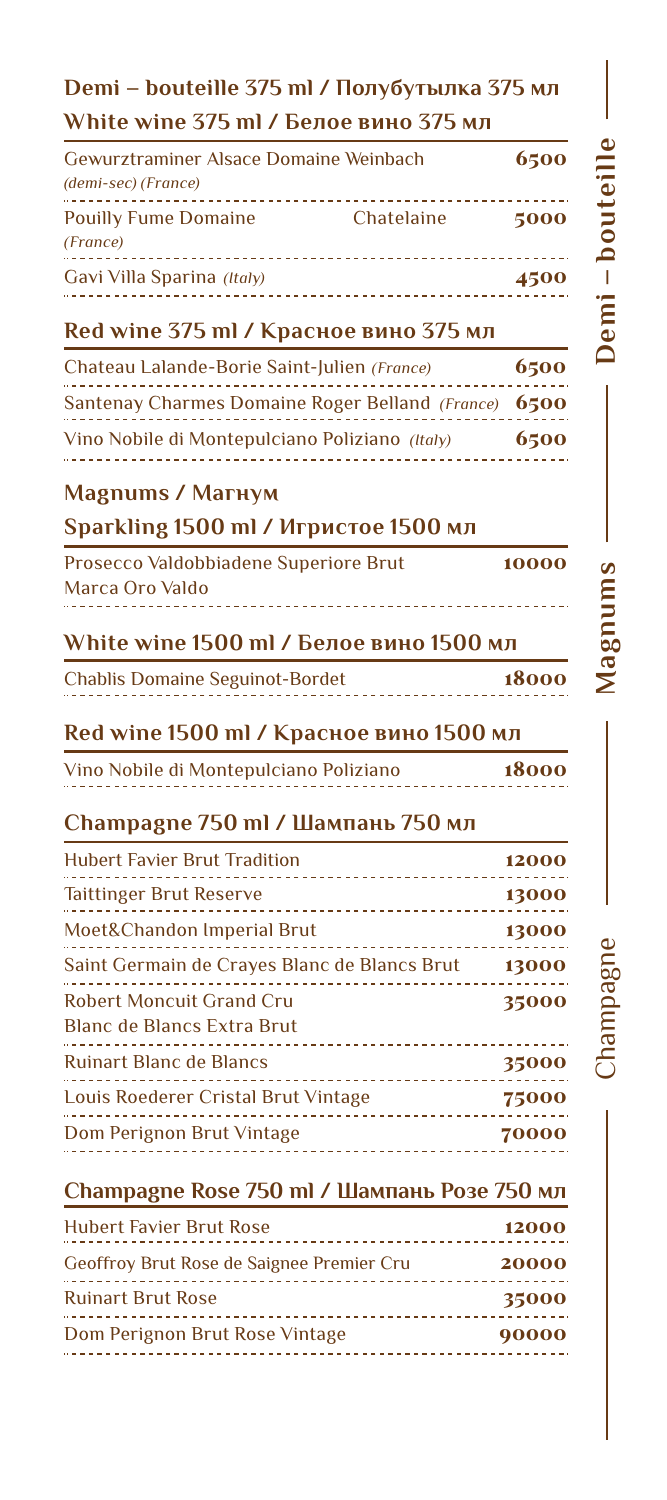# **Sparkling wine 750 ml / Игристое вино 750 мл**

# **France / Франция**

| $H_2$ / $H_3$ $\mu$                            |      |
|------------------------------------------------|------|
| Cremant d'Alsace Paul-Edouard Cuvee Extra Brut | 8000 |
| Cremant de Loire Brut De Chanceny              | 5000 |
| Saumur Brut Saphir Vintage Bouvet Ladubay      | 5000 |

#### **Italy / Италия**

| Prosecco Valdobiadenne Brut Marca Oro Valdo                    | 5000 |
|----------------------------------------------------------------|------|
| Prosecco Valdobbiadene Numero 10 Metodo Classico<br>Brut Valdo | 7000 |
|                                                                |      |

# **Spain / Испания**

| Cremant de Loire Brut Rose De Chanceny | 5000 |
|----------------------------------------|------|
| Cava Cuvee Barcelona Rose Codorniu     | 5000 |

# **White wine 750 ml / Белое вино 750 мл**

# **France / Франция**

| Alsace / Эльзас          |       |
|--------------------------|-------|
| Gewurztraminer Grand Cru | 12000 |
| Riesling Grand Cru       | 12000 |

# **Burgundy / Бургундия**

| <b>Chablis Domaine Seguinot-Bordet</b>                                      | 9000   |
|-----------------------------------------------------------------------------|--------|
| <b>Chablis Premier Cru</b>                                                  | 15000  |
| <b>Chablis Grand Cru</b>                                                    | 25000  |
| Rully Premier Cru Laboure-Roi                                               | 7500   |
| <b>Pouilly-Fuisse</b>                                                       | 10000  |
| Bourgogne Hautes Cotes de Nuits David Duband                                | 12000  |
| Puligny-Montrachet Premier Cru                                              | 25000  |
| <b>Mersault</b>                                                             | 23000  |
| Corton-Charlemagne Grand Cru                                                | 70000  |
| <b>Batard-Montrachet Grand Cru</b><br>------------------------------------- | 120000 |

# **Loire Valley / Долина Луары**

| <b>Touraine Sauvignon Blanc</b>        | 6000  |
|----------------------------------------|-------|
| <b>Sancerre</b>                        | 8000  |
| <b>Pouilly Fume Domaine Chatelaine</b> | 7000  |
| Pouilly-Fume Baron de L De Laducette   | 30000 |
|                                        |       |

# **Italy / Италия**

# **Piemonte / Пьемонт**

| Gavi dei Gavi La Scolca | 9000  |
|-------------------------|-------|
| Langhe Rossj-Bass Gaja  | 25000 |

# **Veneto / Венето**

| Lugana Le Creete Ottella | 6500 |
|--------------------------|------|
| <b>Soave Classico</b>    | 6000 |
|                          |      |

# **Sparkling**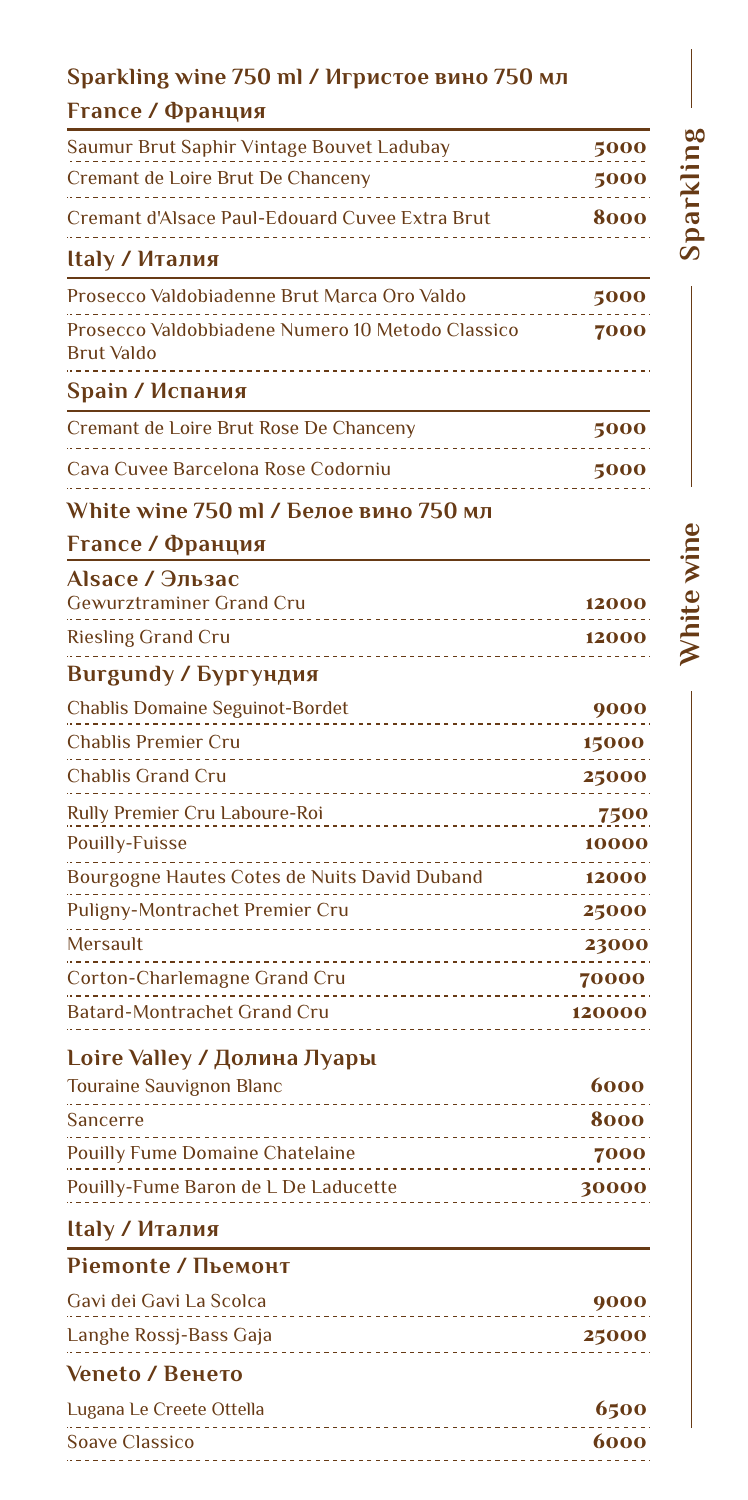# **Italy / Италия**

| Trentino-Alto-Adige / Трентино-Альто-Адидже<br>Gewurztraminer                      | 7500                       |
|------------------------------------------------------------------------------------|----------------------------|
| Sauvignon                                                                          | 7500                       |
| Pinot Grigio Abbazia di Novacella                                                  | 7500                       |
| Friuli / Фриули<br>Sauvignon Blanc Friuli Isonzo Ronco del Jelso                   | 6500                       |
| Pinot Grigio Colli Orientali Friuli Livio Felluga                                  | 7500                       |
| Vintage Tunina Jerman                                                              | 20000                      |
| Toscana / Тоскана<br><b>Bolgheri Vermentino</b>                                    | 6000                       |
| Batar Agricola Querciabella<br>______________________                              | 25000                      |
| Umbria / Умбрия<br>Cervaro Della Sala Marchezi Antinori                            | 25000                      |
| Сатрадпа / Кампания<br>Fiano di Avellino Di Meo                                    | 6500                       |
| Sicilia / Сицилия                                                                  |                            |
| Jale Cusumano                                                                      | 6000                       |
| Germany / Германия                                                                 |                            |
| <b>Rheingau Riesling</b>                                                           | 6500                       |
| Mosel Wehlener Sonnenuhr Riesling Alte Reben Spatlese<br>Trocken Kerpen (demi-sec) | 7500                       |
| <b>Austria / Австрия</b>                                                           |                            |
| Gruner Veltliner Kittmannsberg Kamptal Weingut Nastl                               | 6000                       |
| Kremstal Riesling Von Den Terrassen Sepp Moser                                     | 6000                       |
| Chile / Чили                                                                       |                            |
| $\bigcap \cdot$                                                                    | $\epsilon$ = $\sim$ $\sim$ |

# Patagonia Sauvignon Blanc Lago Ranco Casa Silva 6500 Patagonia Riesling Lago Ranco Casa Silva 6500 6500

# **New Zeland / Новая Зеландия**

| Sauvignon Blanc Marlborough                     | 6000 |
|-------------------------------------------------|------|
| Gewurztraminer Marlborough Huia                 | 6000 |
| <b>Russia / Россия</b>                          |      |
| Crymea Beau Monde Chateau Cotes de Saint Daniel | 5500 |
| Rose wine / Розовое вино 750 ml                 |      |

| Cotes de Provence M de Minuty | 6000 |  |
|-------------------------------|------|--|
|                               |      |  |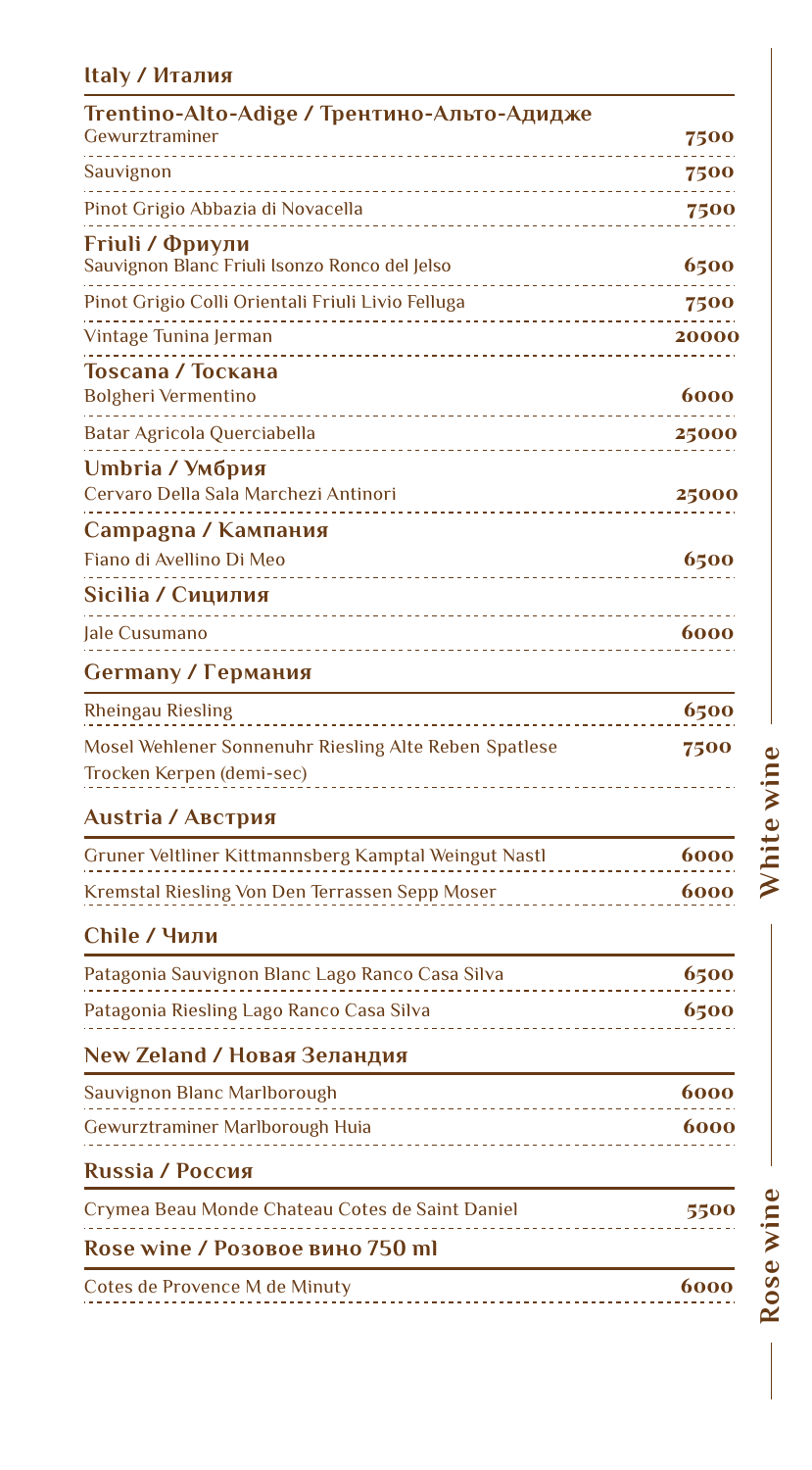# **Red wine / Красное вино 750 ml**

# **France / Франция**

# **Bordeaux / Бордо**

| <b>Chateau Potensac Medoc</b>                                                  | 15000  |
|--------------------------------------------------------------------------------|--------|
| Chateau Cantemerle Haut-Medoc Grand Cru Classe                                 | 23000  |
| Chateau d'Issan Margaux Grand Cru Classe<br>__________________________________ | 30000  |
| Chateau Latour Pauillac Grand Cru Classe                                       | 230000 |
| <b>Chateau La Creation Pomerol</b>                                             | 10000  |

# **Burgundy / Бургундия**

| Nuits-Saint-Georges               | 20000 |
|-----------------------------------|-------|
| <b>Pommard Premier Cru</b>        | 22000 |
| Gevrey-Chambertin Premier Cru     | 25000 |
| <b>Mazis-Chambertin Grand Cru</b> | 45000 |
| <b>Clos Vougeot Grand Cru</b>     | 80000 |

# **Rhona Valley / Долина Роны**

| Rasteau Les Coteaux Domaine des Escaravailles | 5000   |
|-----------------------------------------------|--------|
| Chateauneuf-du-Pape                           | -18000 |

# **Italy / Италия**

# **Piemonte / Пьемонте**

| Barbaresco Rabaja Bruno Rocca | 25000  |
|-------------------------------|--------|
| <b>Barolo</b>                 | 20000  |
| Langhe Sori Tildin Gaja       | 150000 |
| Barbaresco Costa Russi Gaja   | 170000 |

# **Veneto / Венето**

| Valpolicella Allegrini                         | 7000  |
|------------------------------------------------|-------|
| Valpolicella Ripasso Classico Superiore Tenuta | 9000  |
| Santa Maria di Gaetano Bertani                 |       |
| Amarone della Valpolicella Classico            | 20000 |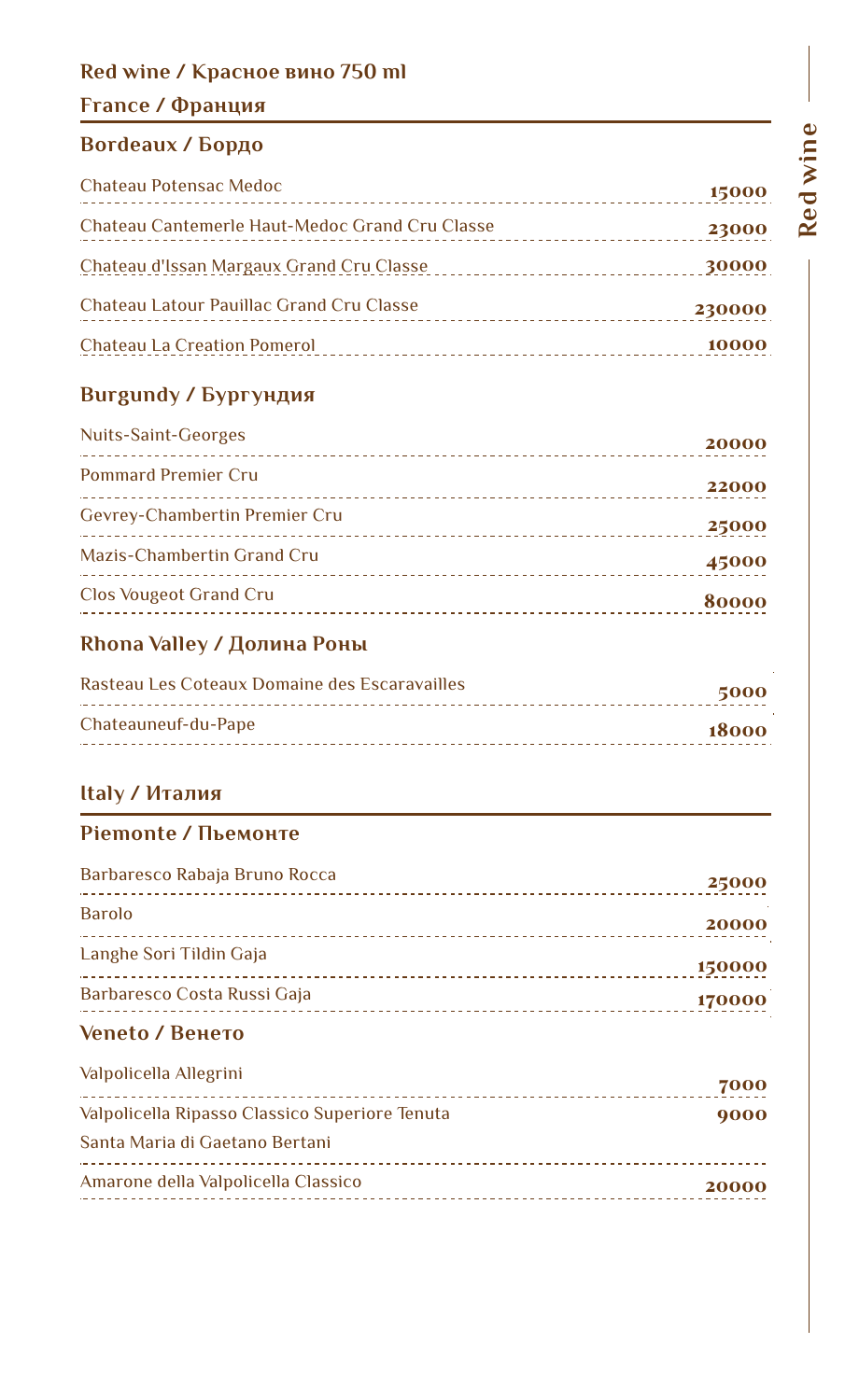# **Toscana / Тоскана**

| Guidalberto                                                           | 25000  |
|-----------------------------------------------------------------------|--------|
| Tignanello Marchesi Antinori                                          | 35000  |
| Luce della Vitte                                                      | 50000  |
| Chianti Classico Agricola Querciabella                                | 7500   |
| Orcia Petrucci Podere Forte                                           | 25000  |
| Rosso di Montalcino                                                   | 9000   |
| Brunello di Montalcino Casanova di Neri                               | 20000  |
| <b>Bolgheri Superiore Guado al Tasso</b>                              | 60000  |
| Bolgheri Magari Ca'Marcanda Gaja                                      | 20000  |
| Bolgheri Camarcanda Ca'Marcanda Gaja<br>_____________________________ | 45000  |
| Bolgheri Sassicaia Tenuta San Guido                                   | 100000 |
| <b>Bolgheri Superiore Ornellaia</b>                                   | 150000 |
| <b>Marche / Марке</b>                                                 |        |
| Kurni Oasi degli Angeli                                               | 25000  |
| Sardegna / Сардиния                                                   |        |
| Isola dei Nuraghi Turriga Argiolas                                    | 25000  |
| Isola dei Nuraghi Montessu Agricola Punica                            | 7000   |
| Puglia / Пулия                                                        |        |
| Salento Primitivo Orion Li Veli                                       | 5500   |
| Sicily / Сицилия                                                      |        |
| <b>Burdese Planeta</b>                                                | 8000   |
| Saia Feudo Maccari                                                    |        |
|                                                                       | 7000   |
| Spain / Испания                                                       |        |
| Ribera del Duero Malleolus Emilio Moro                                | 15000  |
| Rioja Reserva Gomez Cruzado                                           | 8000   |
| Priorat Galena Domini de la Cartoixa                                  | 10000  |
| Toro Matsu El Viejo<br>-------------------------------                | 15000  |
| The USA / CШA                                                         |        |
| Napa Valley Opus One<br>_________________________________             | 150000 |
| Zinfandel Boneshaker                                                  | 6000   |
| Chile / Чили                                                          |        |
| Maipo Puente Alto Almaviva Concha y Toro                              | 60000  |
|                                                                       |        |
| Argentina / Аргентина                                                 |        |
| Malbec Valle de Uco Bramare Vina Cobos                                | 15000  |
| Australia / Австралия                                                 |        |
| Shiraz McLaren Vale The Footbolt d'Arenberg                           | 6000   |
| Russia / Россия                                                       |        |
| Crymea Chateau Cotes de Saint Daniel Tramonte                         | 4000   |
| Krasnostop Collection Chateau Tamagne                                 | 4000   |
| _____________________________                                         |        |
| Sweet wine / Сладкое вино                                             |        |
| Recioto di Soave Guerrieri Rizzardi 375 ml (Italy)                    | 7000   |
| Picolit Colli Orientali del Friuli Rodaro 375 ml (Italy)              | 15000  |
| Recioto della Valpolicella Classico Giovanni Allegrini 500 ml (Italy) | 15000  |

**Red wine**

**Sweet wine**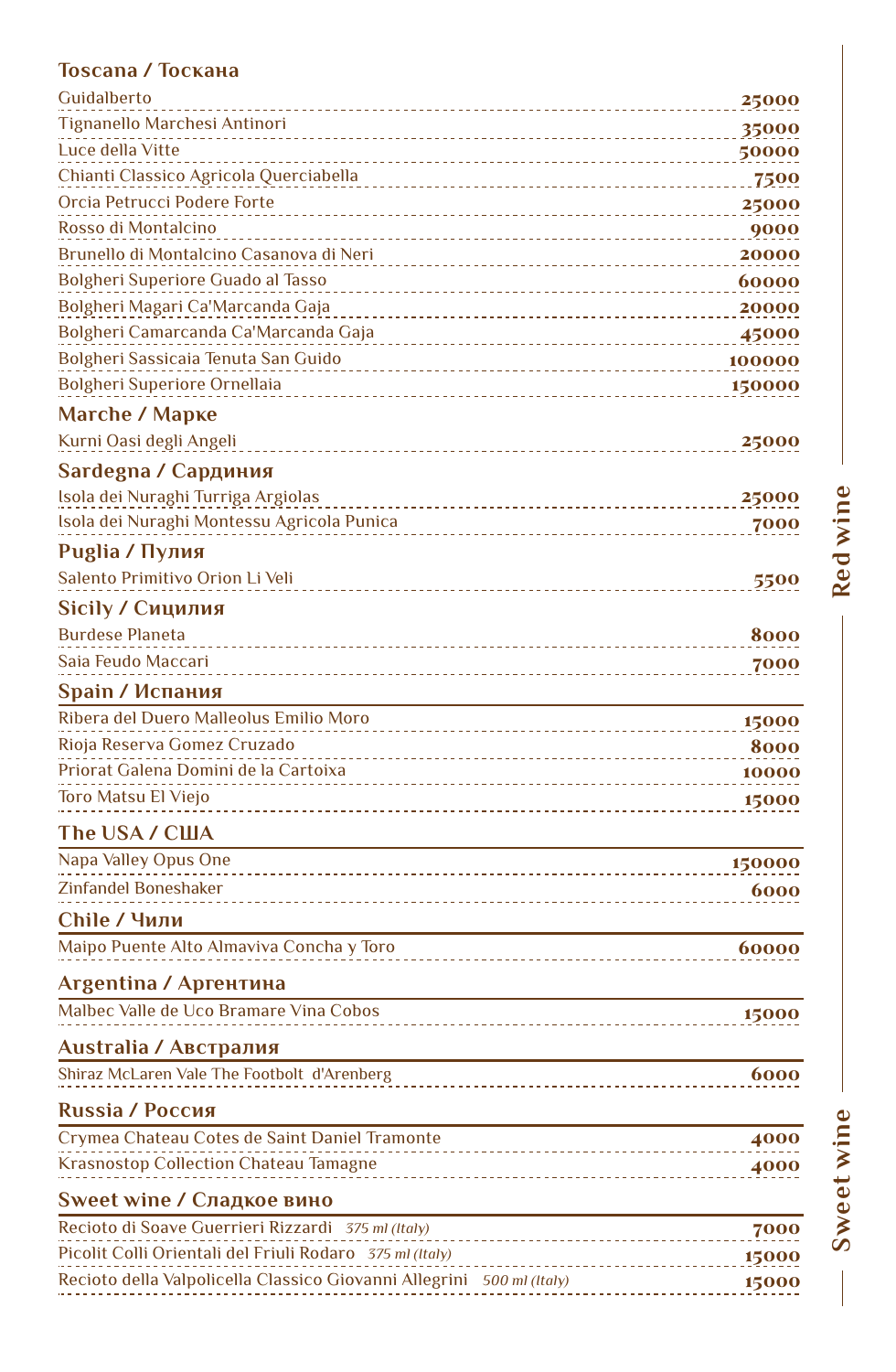# Vermouth 100 ml / Вермут 100 мл

| Martini Bianco<br>Extra Dry / Rosso / Rosato / Fiero | 400  |
|------------------------------------------------------|------|
| Gin 50ml / Джин 50 мл                                |      |
| Hendrick"s                                           | 900  |
| <b>Bombay Sapphire</b>                               | 700  |
| Roku Japanese Craft                                  | 900  |
| <b>Crafters Aromatic</b><br><b>Flower Gin</b>        | 700  |
| Tequila 50 ml / Текила<br>50 мл                      |      |
| Sauza Silver                                         | 500  |
| <b>Patron Silver</b>                                 | 950  |
| Patron Resposado                                     | 1000 |
| Patron Anejo                                         | 1500 |

# **BAR / GAP** Destillate 50 ml / Дистиллят 50 мл

| 400       | Самовар пшеничный                                 | 300 |
|-----------|---------------------------------------------------|-----|
| ΜЛ<br>900 | Organic Vodka 50 ml /<br>Органическая водка 50 мл |     |
| 700       | Spelta (Russia)                                   | 450 |
| 900       | Organika (Russia)                                 | 400 |
| 700       | Organika Life Bio 22 (Poland) 500                 |     |
| ıa        | Organika Truffle                                  | 650 |
| 500       | Водка 50 мл / Vodka 50 ml                         |     |
| 950       | <b>Grey Goose (France)</b>                        | 450 |
| 000       | Oнегин <i>(Russia)</i>                            | 400 |
| 500       | Koskenkorva (Finland)                             | 450 |
|           |                                                   |     |

#### Rum 50 ml / Ром 50 мл

| Bacardi Anejo Cuatro | 500  |
|----------------------|------|
| Zacapa XO            | 2500 |
| Zacapa 23 y.e        | 1500 |
| Brugal 1888          | 1000 |

#### Cognac 50 ml / Коньяк мл

| <b>Remy Martin VS</b>             | 800  |
|-----------------------------------|------|
| <b>Remy Martin VSOP</b>           | 1200 |
| <b>Remy Martin XO</b>             | 3500 |
| <b>Martel VSOP</b>                | 900  |
| Courvoisier VS                    | 800  |
| Courvoisier VSOP                  | 1000 |
| <b>Hennessy XO</b>                | 3000 |
| Tesseron Lot Nº90 XO Ovation 2500 |      |
|                                   |      |

#### Scotch whisky 50 ml / Шотландский виски 50 мл

#### **Blended / Бленд**

| Dewar's 12 y.o.               | 700  |
|-------------------------------|------|
| Chivas Regal 12 y.o.          | 900  |
| Chivas Regal 18 y.o.          | 2000 |
| Chivas Regal 21 y.o.          | 3500 |
| The Naked Grouse Blended Malt | 700  |
| Single Molt / Односолодовый   |      |
| Macallan 12 y.o. double cask  | 1200 |
| Macallan 12 y.o. triple cask  | 1200 |
| Macallan 15 y.o. triple cask  | 1500 |
| Macallan 18 y.o. Triple cask  | 30   |
|                               |      |

|      | Glenfiddich 12 y.o.                 | 1200 |
|------|-------------------------------------|------|
| 700  | Glenfiddich 18 y.o.                 | 2500 |
| 900  | Glenfiddich 21 y.o.                 | 3500 |
| 2000 | <b>Bruichladdich Scotish Barley</b> | 1700 |
| 3500 | The Glenrothes Cask Reserve         | 1700 |
| 700  | <b>Bruichladdich Islay Barley</b>   | 1300 |
|      | Hedonism                            | 1900 |
| 1200 | Glennmorangie the Nectar d'Or       | 1000 |
| 1200 | Glennmorangie the Original          | 900  |
| 1500 | Highland Park 12 y.o.               | 1000 |
| 3000 | Auchentoshan 12 y.o.                | 900  |
|      |                                     |      |

#### Irish whiskey 50 ml / Ирландский виски 50 мл

| <b>Jameson</b>       | 500 |
|----------------------|-----|
| Jameson Black Barrel | 700 |

# **USA wiskey and Bourbon 50 ml / Виски США** и Бурбон 50 мл

| <b>Hudson Baby</b>                              | 1500 |
|-------------------------------------------------|------|
| <b>Makers Mark</b>                              | 600  |
| Jim Beam Rye                                    | 600  |
| Japanese whisky 50 ml /<br>Японский виски 50 ml |      |
| $113 \times 141$                                |      |

| Hibiki Harmony |  |  |  |  |  |  |  |  |  |  |  |  |  |  | 1500 |
|----------------|--|--|--|--|--|--|--|--|--|--|--|--|--|--|------|
|                |  |  |  |  |  |  |  |  |  |  |  |  |  |  |      |

#### Calvados 50 ml / Кальвадос 50 мл

| Calvados Lecompte 5<br>ans Pays d'Auge | 900 |
|----------------------------------------|-----|
| Grappa 50 ml / Граппа<br>50 мл         |     |
| Il Moscato di Nonino                   | 800 |
| Vendemmia Nonino                       | 700 |
| <b>Friulana Nonino</b>                 | 600 |
| Il Pirus di Nonino                     | 500 |
| Bitter 50 ml / Биттер<br>50 мл         |     |
| Campari                                |     |

#### Organika Bitter With Maral Antlers

#### Porto 75 ml / Порто 75 мл

| 900 | 1 BV Churchill's               | 1000 |
|-----|--------------------------------|------|
| ппа | Tawny $10$ y.o.<br>Churchill's | 1000 |

#### Jeres 75 ml / Xepec 75 мл

Jerez Amontillado **Special Reserves** Sanchez Romate .................................

Bar